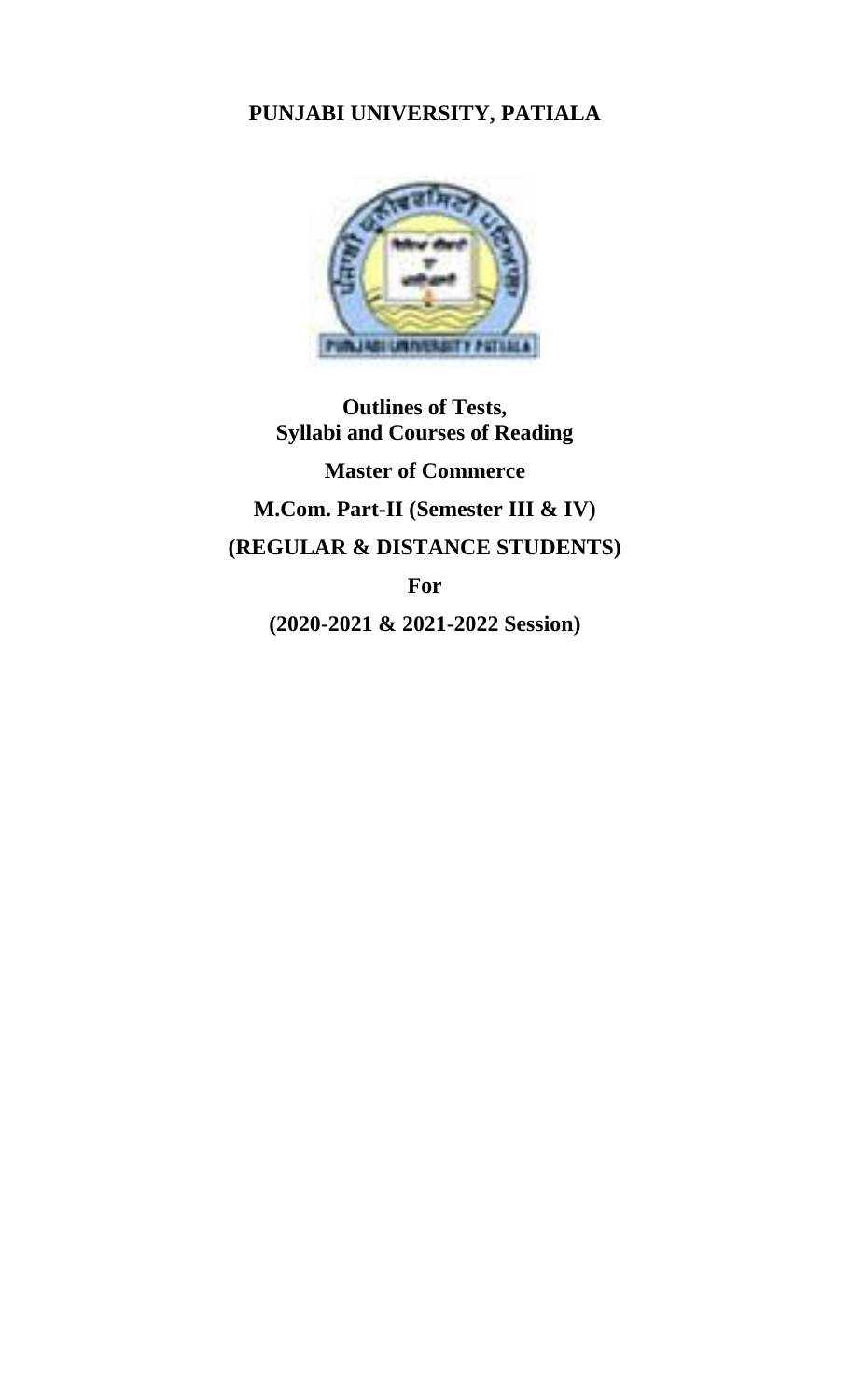# **SYLLABUS**

# **M.COM. PART-II (SEMESTER III & IV) Under CBCS SESSION 2018-2019 & 2019-2020**

# **SEMESTER-III**

# **CORE SUBJECT**

|                           |                                             | Theory | Internal<br>Assessment | Credit |
|---------------------------|---------------------------------------------|--------|------------------------|--------|
| <b>MC 301</b>             | <b>Contemporary Auditing</b>                | 70     | 30                     | 5      |
| MC 302                    | Corporate Legal Framework                   | 70     | 30                     | 5      |
| MC 303                    | Direct Tax Laws                             | 70     | 30                     | 5      |
| MC 304                    | <b>Marketing Management</b>                 | 70     | 30                     | 5      |
|                           | <b>ELECTIVE PAPER(ANY ONE GROUP)</b>        |        |                        |        |
|                           | <b>GROUP-I: ACCOUNTING &amp; MANAGEMENT</b> |        |                        |        |
| $MC$ 305 $(i)$            | <b>Project Management</b>                   | 70     | 30                     | 5      |
| <b>GROUP-II : FINANCE</b> |                                             |        |                        |        |
| MC $305(ii)$              | <b>Management of Financial Services</b>     | 70     | 30                     | 5      |
|                           | <b>SEMESTER-IV</b>                          |        |                        |        |

# **CORE SUBJECT**

|                          |                                             | Theory | Internal<br>Assessment | Credit                |
|--------------------------|---------------------------------------------|--------|------------------------|-----------------------|
| MC 401                   | Human Resource Management                   | 70     | 30                     | 5                     |
| MC 402                   | <b>Fundamentals of Investment</b>           | 70     | 30                     | 5                     |
| MC 403                   | Banking and Insurance Services              | 70     | 30                     | 5                     |
| MC 404                   | Corporate Tax Planning                      | 70     | 30                     | 5                     |
| MC 405                   | Comprehensive Viva-voce                     |        | 50                     | $\mathcal{D}_{\cdot}$ |
|                          | <b>ELECTIVE PAPER(ANY ONE GROUP)</b>        |        |                        |                       |
|                          | <b>GROUP-I: ACCOUNTING &amp; MANAGEMENT</b> |        |                        |                       |
| MC 406(i)                | Corporate Governance                        | 70     | 30                     | 5                     |
| <b>GROUP-II: FINANCE</b> |                                             |        |                        |                       |
| $MC$ 406(ii)             | <b>International Finance</b>                | 70     | 30                     | 5                     |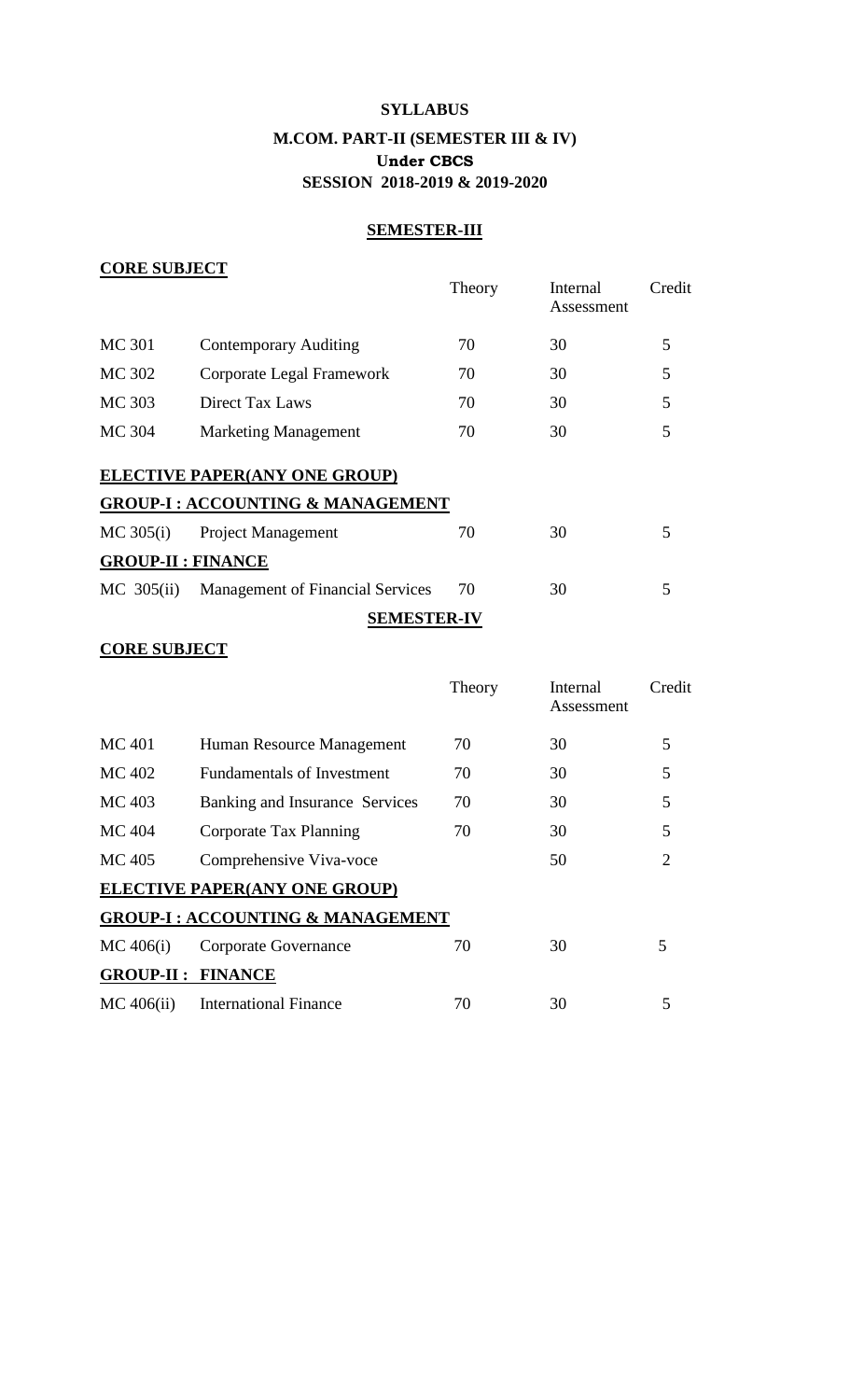# **PAPER: MC 301 : CONTEMPORARY AUDITING**

| Lectures Delivered : 60 | Internal Assessment: 30 Marks |  |
|-------------------------|-------------------------------|--|
| Time Allowed: 3 Hrs.    | External Assessment: 70 Marks |  |
|                         | Credit<br>$\therefore$ 5      |  |

### **Instructions for Paper Setter/Examiners**

The question paper will consist of three sections. Section A and B (Consist of unit I and II of the syllabus, respectively) will have four questions each from respective units and candidates are required to attempt two questions each from section A and B. Each question in section A and B shall carry 10 marks. Section C will consist of 12 short answer type questions covering entire syllabus and the candidates are required to attempt any ten questions. Each question in section C will carry 3 marks.

# **Course Objectives:**

The objective of this course is to equip students with knowledge and understanding of the audit process, procedure of auditing and role played by an auditor and the standards followed in audit process.

# **UNIT-I**

Auditing: Concepts, Nature and limitations of Auditing, Basic Principles governing an audit, Relationship between Accounting and Auditing, Classification of Auditing : different basis of classification, Internal and External Audit, Statutory and Non-Statutory Auditing, Continuous, Interim and periodic audit.

Auditor's Independence: Independence in Mind Vs Independence in Appearance, Threats to Auditor's Independence, Regulatory Framework to ensure auditor's Independence; Standards of Auditing- Overview, Standards on Auditing issued by ICAI: SA 200, SA 210, SA 230, SA 299, SA 500, SA 610, SA 701.

# **UNIT-II**

Company Audit: Preliminaries before commencement of Company Audit, Statutory requirements under Company Act 2013, Concept of true and fair, materiality and audit risk with respect to audit of companies. Company Auditor: Qualification, Disqualification, Appointment, Removal, Remuneration, Audit ceiling- Status, Power, Duties and Liabilities of Auditor.

Auditor Report: Qualifications, disclaimers, Adverse opinion, Disclosures reports and certificates. Management Audit; Cost Audit; Different Audits: environmental Audit, Audit of Banks & Insurance companies, Audit of cooperative societies Auditing in EDP Environment.

# **Pedagogy:**

The instructor is expected to use leading pedagogical approaches in the class room situation, lectures, case study analysis, group discussions, assignment writing and tests, research based methodology, innovative instructional methods, use of technology in the class room and comprehensive assessment practices to strengthen the teaching efforts .

- 1. Kamal Gupta & Ashok Gupta, "Fundamentals of Auditing", McGraw Hill Education, New Delhi.
- 2. R.G. Saxena, "Principles and Practice of Auditing", Himalaya Publishing House, New Delhi.
- 3. Spicer and Pegler. "Practical Auditing", Allied Publications, New Delhi.
- 4. Relevant Publications of ICAI on Auditing.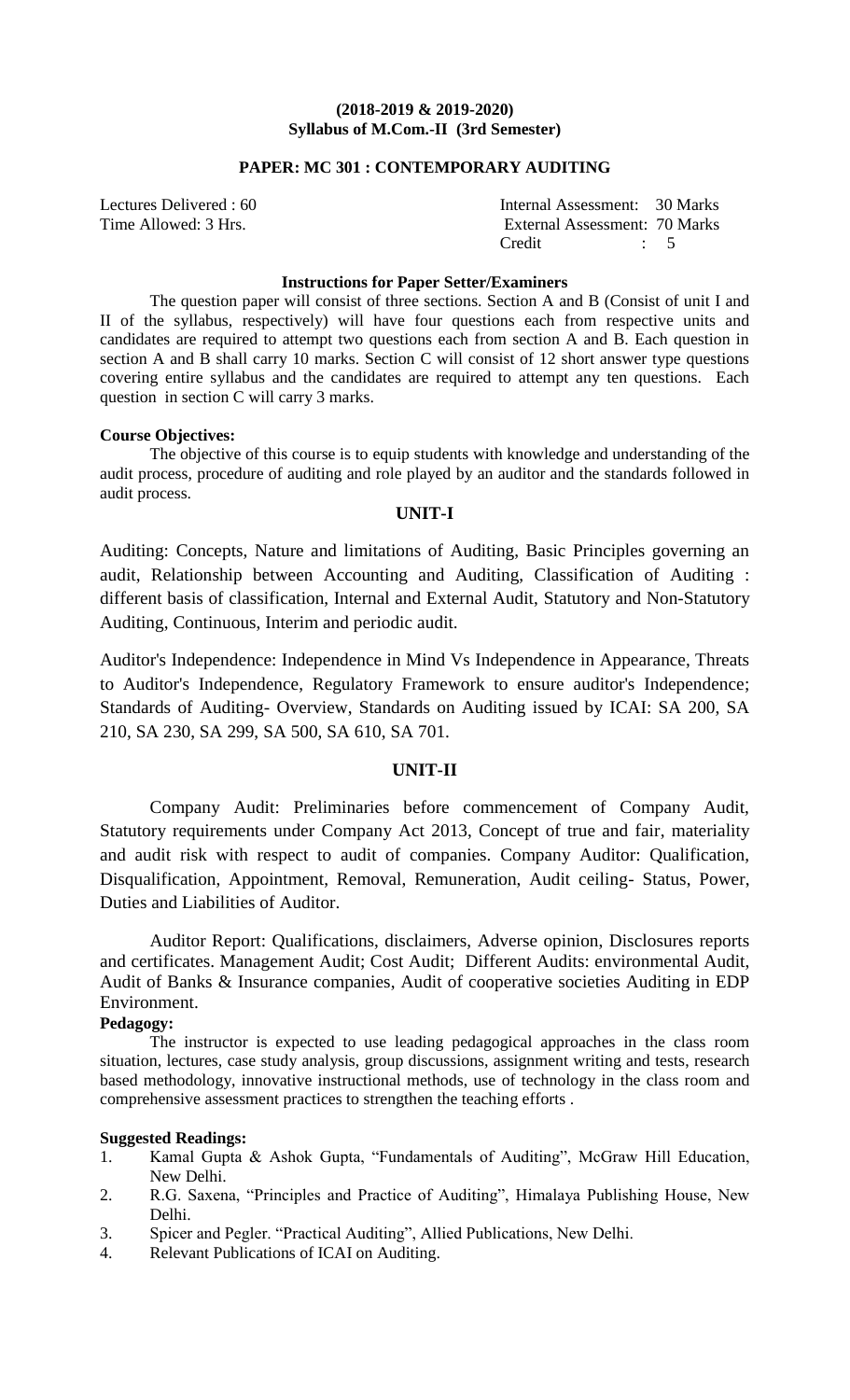### **PAPER: MC 302 : CORPORATE LEGAL FRAMEWORK**

| Lectures Delivered : 60 | Internal Assessment: 30 Marks |  |
|-------------------------|-------------------------------|--|
| Time Allowed: 3 Hrs.    | External Assessment: 70 Marks |  |
|                         | Credit                        |  |

**Instructions for Paper Setter/Examiners**

The question paper will consist of three sections. Section A and B (Consist of unit I and II of the syllabus, respectively) will have four questions each from respective units and candidates are required to attempt two questions each from section A and B. Each question in section A and B shall carry 10 marks. Section C will consist of 12 short answer type questions covering entire syllabus and the candidates are required to attempt any ten questions. Each question in section C will carry 3 marks.

#### **Course Objectives:**

The objective of this course is to impart expert knowledge, aquaintance and familiarity with the latest provisions of Companies Act and to have a good understanding of the important business legislations along with the relevant case laws.

### **UNIT-I**

Concept of Corporation & Legal Entity, Formation of a Company: Memorandum and Articles of Association and their alteration, Doctrine of Ultra Vires, Doctrine of Indoor Management, Prospectus, Shares and Share Capital, Transfer and Transmission of shares.

Borrowing Powers of the company, Fixed and Floating charge, Management of companies, Directors, Meeting of directors and share holders; Winding up and dissolution.

### **UNIT-II**

The Negotiable Instruments Act, 1881; Definition, types of negotiable instruments; negotiation; negotiation; Holder and holder in due course; Payment in due course; Endorsement and Crossing of Cheque; Presentation of negotiable instrument.

The Competition Act 2002: Establishment, composition, duties, functions and powers of Competition-Commission of-India, Provisions relating to anti-competitive agreements.

### **Pedagogy:**

The instructor is expected to use leading pedagogical approaches in the class room situation, lectures, case study analysis, group discussions, assignment writing and tests, research based methodology, innovative instructional methods, use of technology in the class room and comprehensive assessment practices to strengthen the teaching efforts .

- 1. M.C. Kuchhal, and Vivek Kuchhal, Business Law, Vikas Publishing House, New Delhi.
- 2. Avtar Singh, Business Law, Eastern Book Company, Lucknow.
- 3. SN Maheshwari and SK Maheshwari, Business Law, National Publishing House, New Delhi.
- 4. P C Tulsian and Bharat Tulsian, Business Law, McGraw Hill Education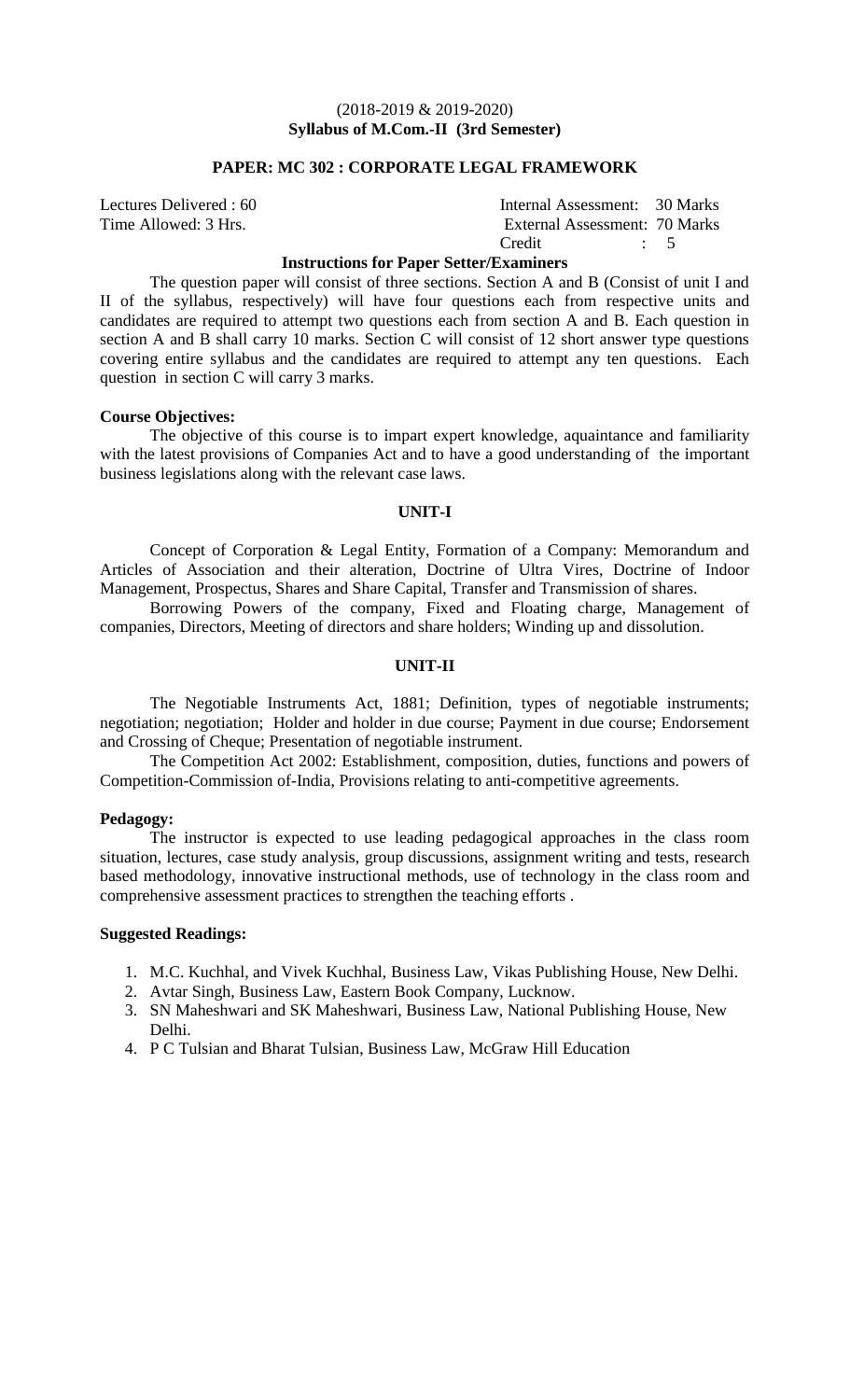# **PAPER: MC 303 : DIRECT TAX LAWS**

Lectures Delivered : 60 Internal Assessment: 30 Marks Time Allowed: 3 Hrs. **External Assessment: 70 Marks** Credit : 5

# **Instructions for Paper Setter/Examiners**

The question paper will consist of three sections. Section A and B (Consist of unit I and II of the syllabus, respectively) will have four questions (two theory and two numerical) each from respective units and candidates are required to attempt two questions each from section A and B. Each question in section A and B shall carry 10 marks. Section C will consist of 12 short answer type questions covering entire syllabus and the candidates are required to attempt any ten questions. Each question in section C will carry 3 marks.

### **Course Objectives:**

The objective of this course is to impart expert knowledge, aquaintance and familiarity with computation of income as per the latest provisions of Income-tax Act, 1961 and the relevant Rules.

# . **UNIT-I**

Introduction to Direct Tax Laws, Definitions, Basis of Charge-Determination of Residential Status under Income Tax Act 1961, Computation of Income under various Heads ( Salaries, House Property, Profits and Gains from Business and Profession , Capital Gains, Income from Other Sources).

### **UNIT-II**

Set Off and Carry Forward Losses, Income of other persons to be included in Assessee's Total Income. Deduction out of Gross Total Income, Computation of Income: in case of individuals, HUF, Partnership Firms, Companies.

### **Pedagogy:**

The instructor is expected to use leading pedagogical approaches in the class room situation, lectures, case study analysis, group discussions, assignment writing and tests, research based methodology, innovative instructional methods, use of technology in the class room and comprehensive assessment practices to strengthen the teaching efforts .

- 1. Singhania, Vinod K. and Monica Singhania. Students' Guide to Income Tax, University Edition. Taxmann Publications Pvt. Ltd., New Delhi.
- 2. Ahuja, Girish and Ravi Gupta. Systematic Approach to Income Tax. Bharat Law House, Delhi.
- 3. Shalinder Sekhon, The Income Tax Law: A Simple guide to theory, SLM Publication.
- 4. **Software** 1. Vinod Kumar Singhania, e-filing of Income Tax Returns and Computation of Tax, Taxmann Publication Pvt. Ltd, New Delhi. Latest version 2. 'Excel Utility' available at incometaxindiaefiling.gov.in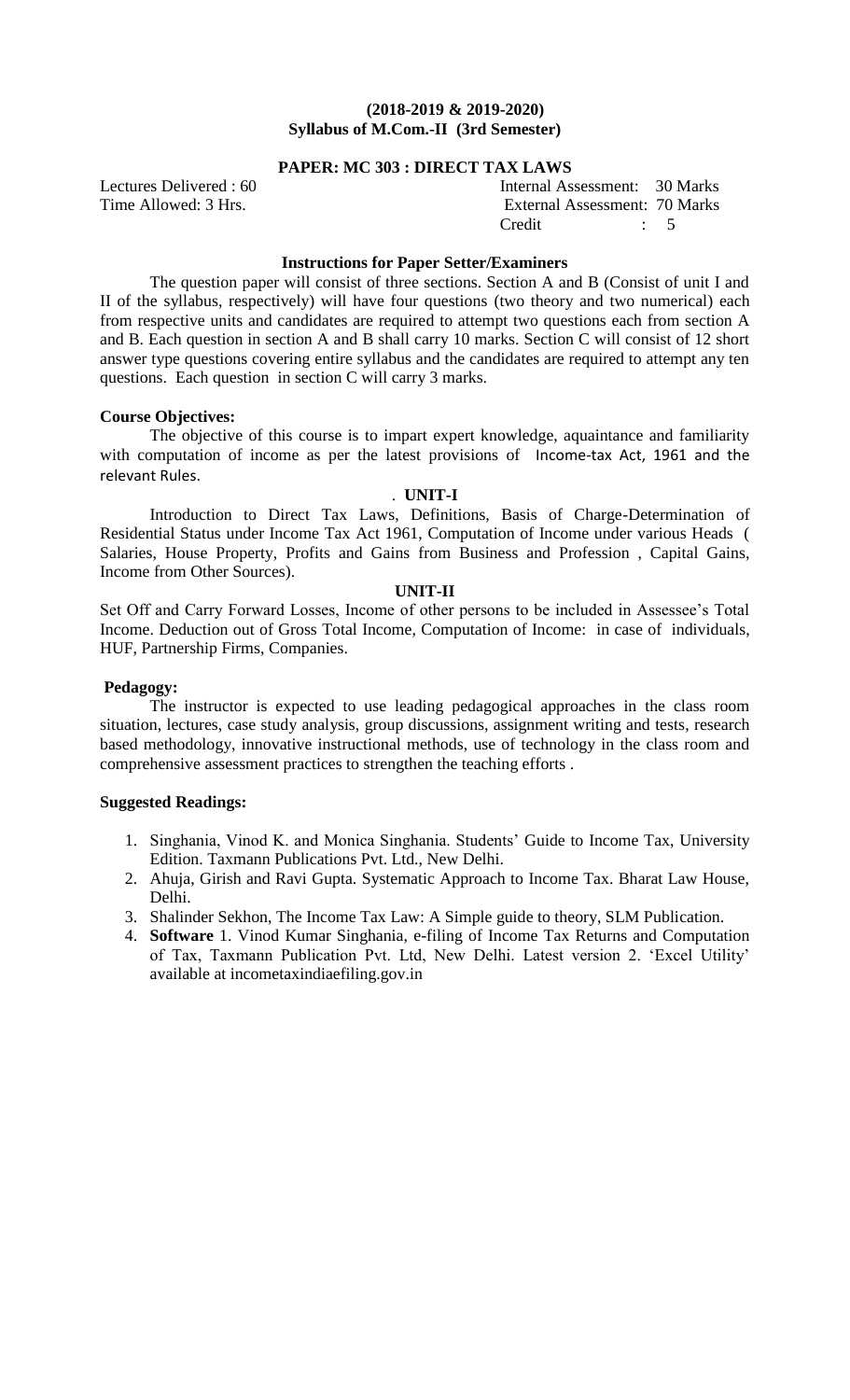### **PAPER: MC 304 : MARKETING MANAGEMENT**

| Lectures Delivered : 60 | Internal Assessment: 30 Marks |  |
|-------------------------|-------------------------------|--|
| Time Allowed: 3 Hrs.    | External Assessment: 70 Marks |  |
|                         | Credit<br>$\therefore$ 5      |  |

### **Instructions for Paper Setter/Examiners**

The question paper will consist of three sections. Section A and B (Consist of unit I and II of the syllabus, respectively) will have four questions each from respective units and candidates are required to attempt two questions each from section A and B. Each question in section A and B shall carry 10 marks. Section C will consist of 12 short answer type questions covering entire syllabus and the candidates are required to attempt any ten questions. Each question in section C will carry 3 marks.

### **Course Objectives**:

The objective of this course is to provide basic knowledge of concepts, principles, tools and techniques of marketing and to develop their skills so as to have deeper insight into the subject and to manage marketing operations of a business.

### **UNIT-I**

Marketing : Meaning, importance, scope and various concepts, Tasks of Marketing Manager under different demand situations, Marketing environment. Identifying market segments and selecting target markets.

Product Decisions : Concept of a product, classification of products, major products decisions, product line and product mix; Branding ; Packaging and labeling; Product life cyclestrategic implications; New product development and consumer adoption process.

Pricing Decisions : Factors affecting price determination; Pricing policies and strategies; Discounts and rebates.

### **UNIT-II**

Physical Distribution Decisions: Nature, functions and types of distribution channels, Channel management decisions, retailing and wholesaling.

Promotion Decisions: Communication process; Promotion Mix : advertising, personal selling, sales promotion. Publicity and public relations; Determining advertising budget; copy designing and its testing; Media selection; Advertising effectiveness: Promotion tools and techniques; various steps in selling; Training, Supervising, Motivating the salesforce. Managing Direct and Online Marketing.

Marketing Organisation and Control. Marketing of services : Concept, characteristics and problems; Green marketing. Marketing Research: Meaning, importance, scope and process.

### **Pedagogy:**

The instructor is expected to use leading pedagogical approaches in the class room situation, lectures, case study analysis relating to marketing practices of the leading companies, group discussions, assignment writing and use of technology in the class room and comprehensive assessment practices to strengthen the teaching efforts .

- 1. Kotler, Philip, Gary Armstrong, Prafulla Agnihotri and Ehsanul Haque. Principles of Marketing. Pearson Education.
- 2. J C Gandhi , Marketing: A Managerial Introduction, Tata MC Graw Hill
- 3. Michael, J. Etzel, Bruce J. Walker, William J Stanton and Ajay Pandit. Marketing: Concepts and Cases. (Special Indian Edition)., McGraw Hill Education
- 4. William D. Perreault, and McCarthy, E. Jerome., Basic Marketing. Pearson Education.
- **5.** Dhruv Grewal and Michael Levy, Marketing, McGraw Hill Education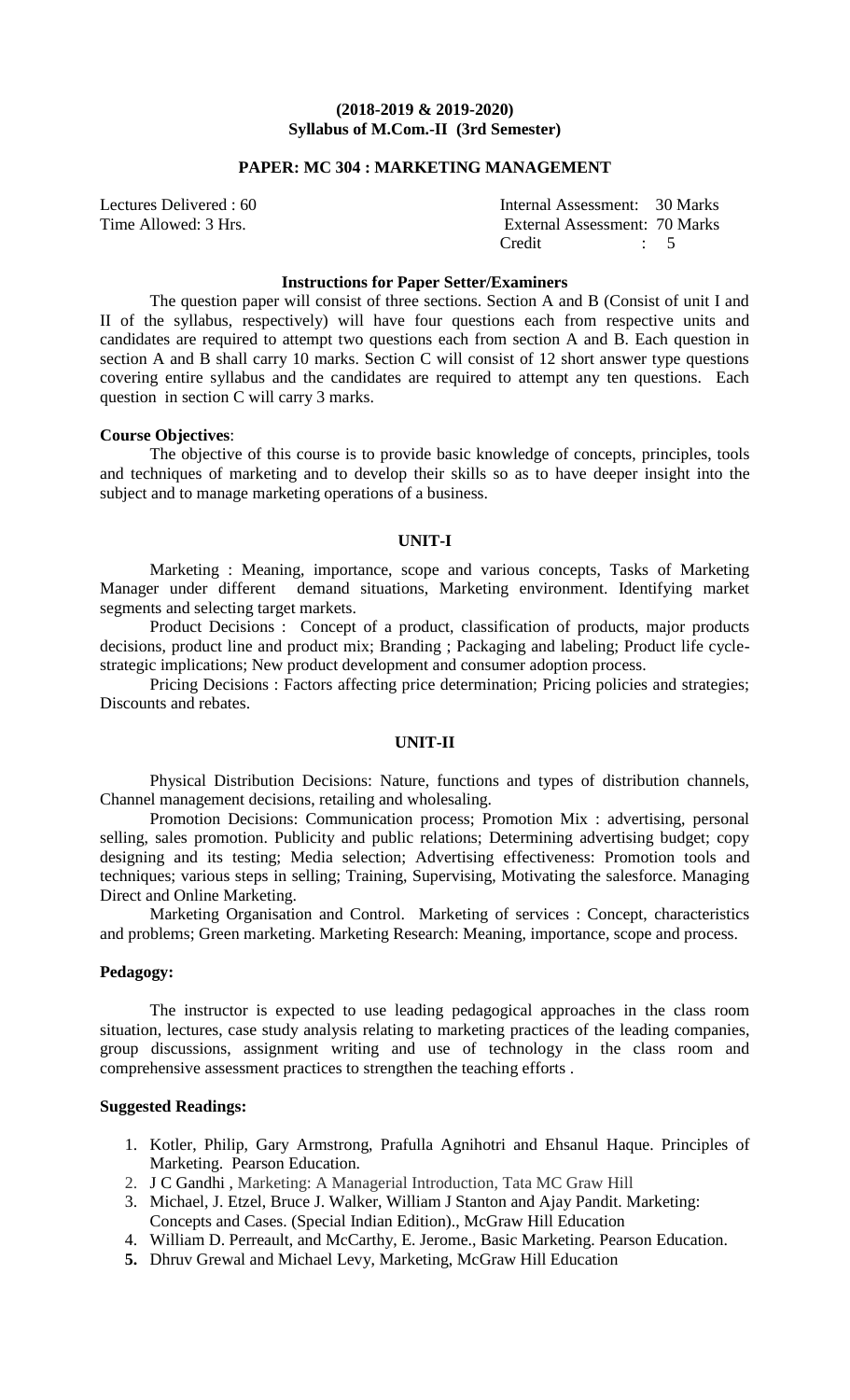# **ELECTIVE PAPER**

# **GROUP-I: ACCOUNTING & MANAGEMENT**

### **PAPER: MC 305(i) : PROJECT MANAGEMENT**

Lectures Delivered : 60 Internal Assessment: 30 Marks Time Allowed: 3 Hrs. External Assessment: 70 Marks Credit : 5

### **Instructions for Paper Setter/Examiners**

The question paper will consist of three sections. Section A and B (Consist of unit I and II of the syllabus, respectively) will have four questions each from respective units and candidates are required to attempt two questions each from section A and B. Each question in section A and B shall carry 10 marks. Section C will consist of 12 short answer type questions covering entire syllabus and the candidates are required to attempt any ten questions. Each question in section C will carry 3 marks.

### **Course Objectives:**

The course is aimed at developing the understanding of project activities and relevant skills and to enhance the application of planning, scheduling, monitoring and control of multiple projects.

### **UNIT-I**

Introduction to Project Management: Objectives of a Project, Need for Project Management, Project Life cycle, Project Management Framework, Steps in Project Planning, Managing Risk, Components of Risk Management.

Market Analysis: Market and Demand Analysis, Market Survey, Demand Forecasting, Uncertainties in Demand Forecasting. Technical Analysis: Product Mix, Plant Capacity, Materials and Inputs, Machinery and Equipment, Technical arrangements, Environmental aspects. Project Costing and Finance: Cost of project, Cost of production, Means of Financing Project, Working capital requirements and its financing, profitability projections, projected cash flow statement and project balance sheet.

#### **UNIT-II**

Project Appraisal: Time Value of Money, Project Appraisal Techniques- Payback Period, Accounting Rate of Return, Net Present Value, Internal Rate of Return, Benefit Cost Ratio, Social Cost Benefit Analysis, Assessment of various methods. Risk Analysis: Measures of Risk, Sensitivity Analysis, Scenario analysis, Break-even method, Simulation Analysis, Decision Tree Analysis, Application of project appraisal techniques in current environment. Project Scheduling/Network Techniques in Project Management: Concept of EOT, LOT, CPM and PERT Analysis, Float times, Crashing of Activities, Contraction of Network for Cost Optimization.

# **Pedagogy:**

The instructor is expected to use leading pedagogical approaches in the class room situation, lectures, case study analysis relating to various projects, group discussions, assignment writing and tests, research based methodology, innovative instructional methods, use of technology in the class room and comprehensive assessment practices to strengthen the teaching efforts .

- 1. M. Patel: Project Management-Strategic Financial Planning Evaluation and Control, Vikas Publishing.
- 2. Prasana Chandra: Projects Planning , Analysis, Selection, Implementation and Review, Tata McGraw Hill.
- 3. Chaudhary S. " Project Management" , Tata Mc . Graw Hill.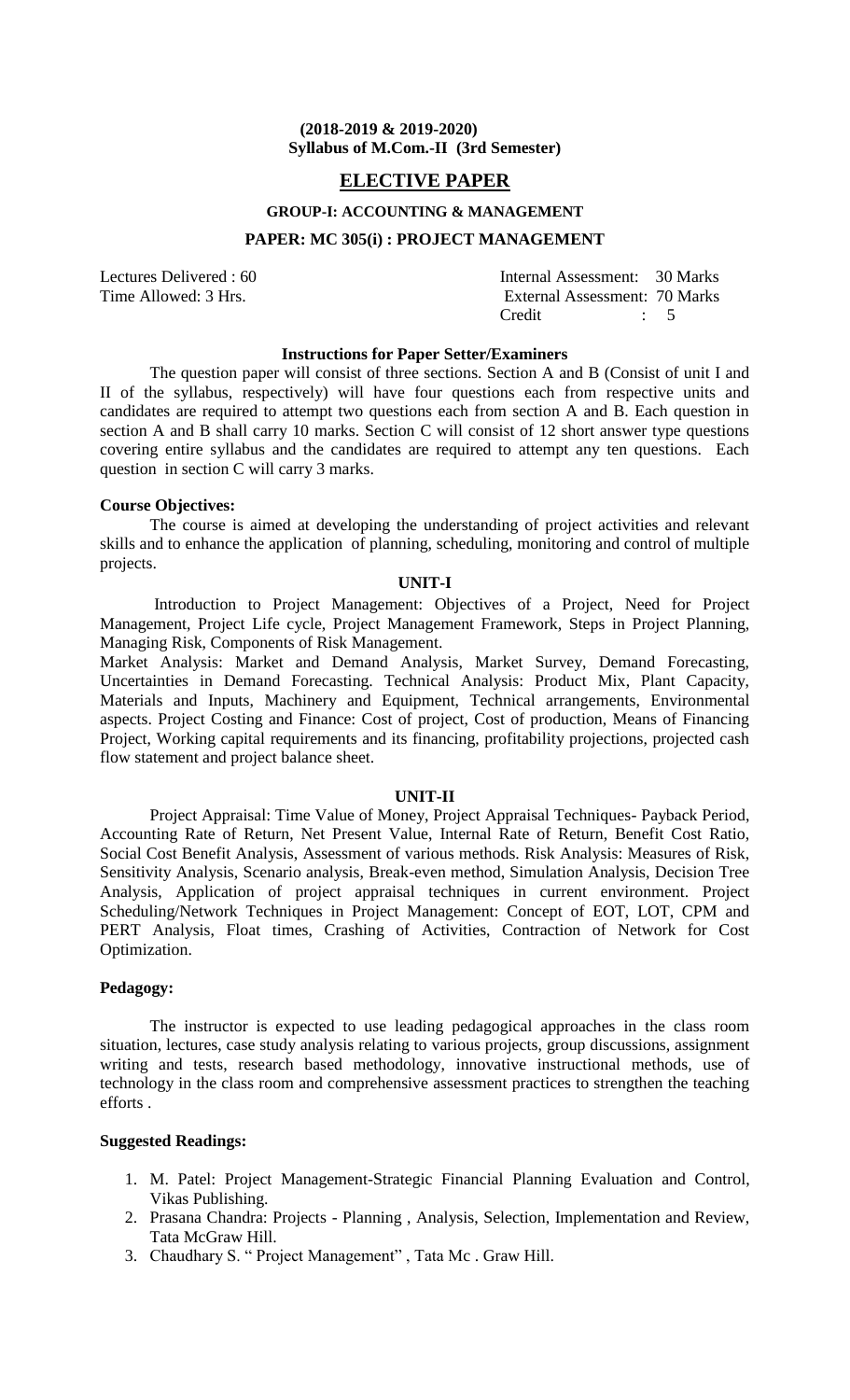# **ELECTIVE PAPER**

### **GROUP-II: FINANCE**

### **PAPER: MC 305(ii): MANAGEMENT OF FINANCIAL SERVICES**

Lectures Delivered : 60 Internal Assessment: 30 Marks Time Allowed: 3 Hrs. External Assessment: 70 Marks Credit : 5

### **Instructions for Paper Setter/Examiners**

The question paper will consist of three sections. Section A and B (Consist of unit I and II of the syllabus, respectively) will have four questions each from respective units and candidates are required to attempt two questions each from section A and B. Each question in section A and B shall carry 10 marks. Section C will consist of 12 short answer type questions covering entire syllabus and the candidates are required to attempt any ten questions. Each question in section C will carry 3 marks.

#### **Course Objectives:**

This course aims at acquainting the students with the developments in the areas of financial services and developing their skills to manage financial services .It will give an insight into the strategic, regulatory, operating and managerial issues concerning various financial services.

# **UNIT-I**

Financial Services: Nature and types; Merchant Banking: Role, Services provided by merchant bankers, Structure of Merchant Banking in India, SEBI regulations, recent developments; Venture Capital: Characteristics, SEBI guidelines, venture capital funds in India; Leasing: Characteristics and types, Leasing and Hire-Purchase. Underwriting: concept, SEBI regulations.

### **UNIT-II**

Mutual Funds: Meaning, types, measuring return of mutual funds, SEBI guidelines, Performance of Mutual Funds in India, current developments; Credit Rating: Meaning, significance, types; SEBI regulations for credit rating, Credit Rating Agencies; Factoring: characteristics and forms, Factoring in India; Forfeiting. Plastic Money: Concept, various forms of plastic money. Growth and Present Scenario of Plastic Money in India.

### **Pedagogy:**

The instructor is expected to use leading pedagogical approaches in the class room situation, lectures, case study analysis relating to various financial services provided by the financial institutions, group discussions, assignment writing and tests, research based methodology, innovative instructional methods, use of technology in the class room and comprehensive assessment practices to strengthen the teaching efforts .

- 1. Bansal, L.K., Merchant Banking and Financial Services, Tata McGraw Hill.
- 2. Bhole, L.M., Financial Institutions and Markets: Structure, Growth and Innovations, Tata McGraw-Hill.
- 3. Gurusamy, S., Financial Markets and Institutions, Thompson Learning.
- 4. Khan, M.Y., Management of Financial Services, Tata McGraw-Hill.
- 5. Gordon & Natarajan, Emerging Scenario of Financial Services, , Himalaya Publishing House
- 6. Avadhani, Management of Financial Services, Himalaya Publishing House.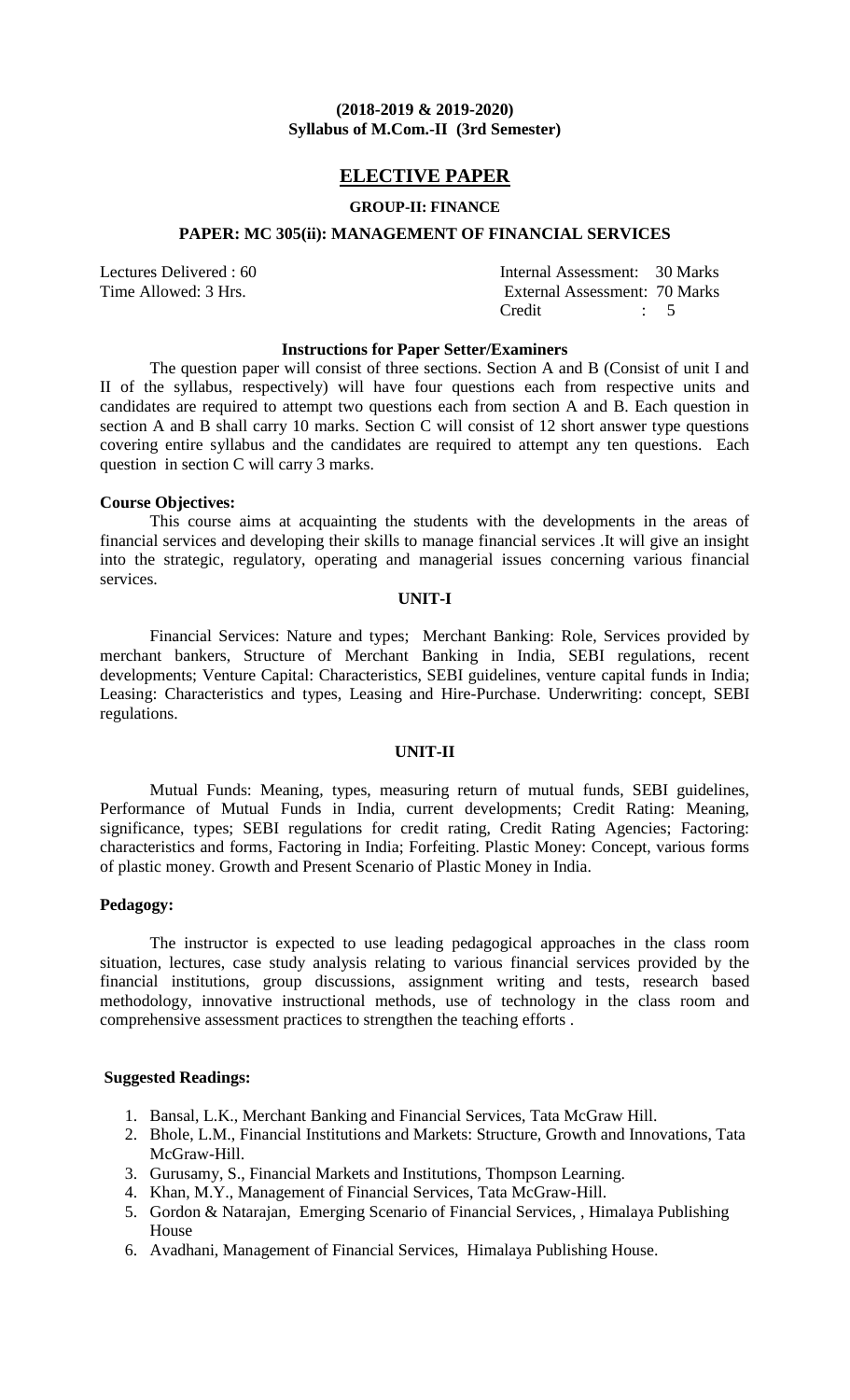### **PAPER: MC 401 : HUMAN RESOURCE MANAGEMENT**

| Lectures Delivered : 60 | Internal Assessment: 30 Marks                                                                                                                                                                                                                                                                                                 |  |
|-------------------------|-------------------------------------------------------------------------------------------------------------------------------------------------------------------------------------------------------------------------------------------------------------------------------------------------------------------------------|--|
| Time Allowed: 3 Hrs.    | External Assessment: 70 Marks                                                                                                                                                                                                                                                                                                 |  |
|                         | Credit<br>$\frac{1}{2}$ $\frac{1}{2}$ $\frac{1}{2}$ $\frac{1}{2}$ $\frac{1}{2}$ $\frac{1}{2}$ $\frac{1}{2}$ $\frac{1}{2}$ $\frac{1}{2}$ $\frac{1}{2}$ $\frac{1}{2}$ $\frac{1}{2}$ $\frac{1}{2}$ $\frac{1}{2}$ $\frac{1}{2}$ $\frac{1}{2}$ $\frac{1}{2}$ $\frac{1}{2}$ $\frac{1}{2}$ $\frac{1}{2}$ $\frac{1}{2}$ $\frac{1}{2}$ |  |

# **Instructions for Paper Setter/Examiners**

The question paper will consist of three sections. Section A and B (Consist of unit I and II of the syllabus, respectively) will have four questions each from respective units and candidates are required to attempt two questions each from section A and B. Each question in section A and B shall carry 10 marks. Section C will consist of 12 short answer type questions covering entire syllabus and the candidates are required to attempt any ten questions. Each question in section C will carry 3 marks.

### **Course Objectives:**

This course provides the coverage of concept of HRM, Human resources planning and procurement, human resource development and compensational and rewards system with the main objective to provide the student the knowledge about human resources, their significance and managing them in organizations.

### **UNIT-I**

Human Resource Management : Meaning, Definition, Scope of HRM, Objectives and functions of HRM, Role and qualities of HRM Manager, HRM Policies and Principles, HRM Model. Evolution of HRM, Organisation of HRM Department. Environment of HRM, Role of Government and other external and internal forces which effect HRM functions.

Human Resource Planning and Development of Human Resource Information System (HRIS), Job analysis, Job Description and Job specification. Human Resource (Procurement) : Recruitment Process and its effectiveness, Selection Process & its effectiveness, Orientation & Placement. Human Resource Training and Development & its effectiveness.

### **UNIT- II**

Human Resource Potential Appraisal System, Performance Appraisal (Meaning, Definition, Appraisal Process, Past Oriented Methods, New approaches like 360 degree, Assessment Centres, MBO). Compensation Management: Employee Remuneration Incentive Payments (individual as well as group incentive plans), Employee Benefits and Executive Remuneration. Employee Welfare, Safety and Health, Internal Mobility (Promotion Transfer). Work Redesigning, Job enlargement, Job rotation, Job evaluation, job satisfaction-importance and measurement, Work Life Balance.

# **Pedagogy:**

The instructor is expected to use leading pedagogical approaches in the class room situation, lectures, case study analysis relating to various human resource management practices adopted by the companies, group discussions, assignment writing and tests, research based methodology, innovative instructional methods, use of technology in the class room and comprehensive assessment practices to strengthen the teaching efforts .

- 1. Human Resource Management: Strategies and Action -Armstrong
- 2. Human Resource Management -Dr.Ashwathappa
- 3. Personnel and Human Resource Management -D.A. Deonz and F.P. Robins
- 4. Personnel Management Edwin Phillip
- 5. Human Resources Management—L.M. Prasad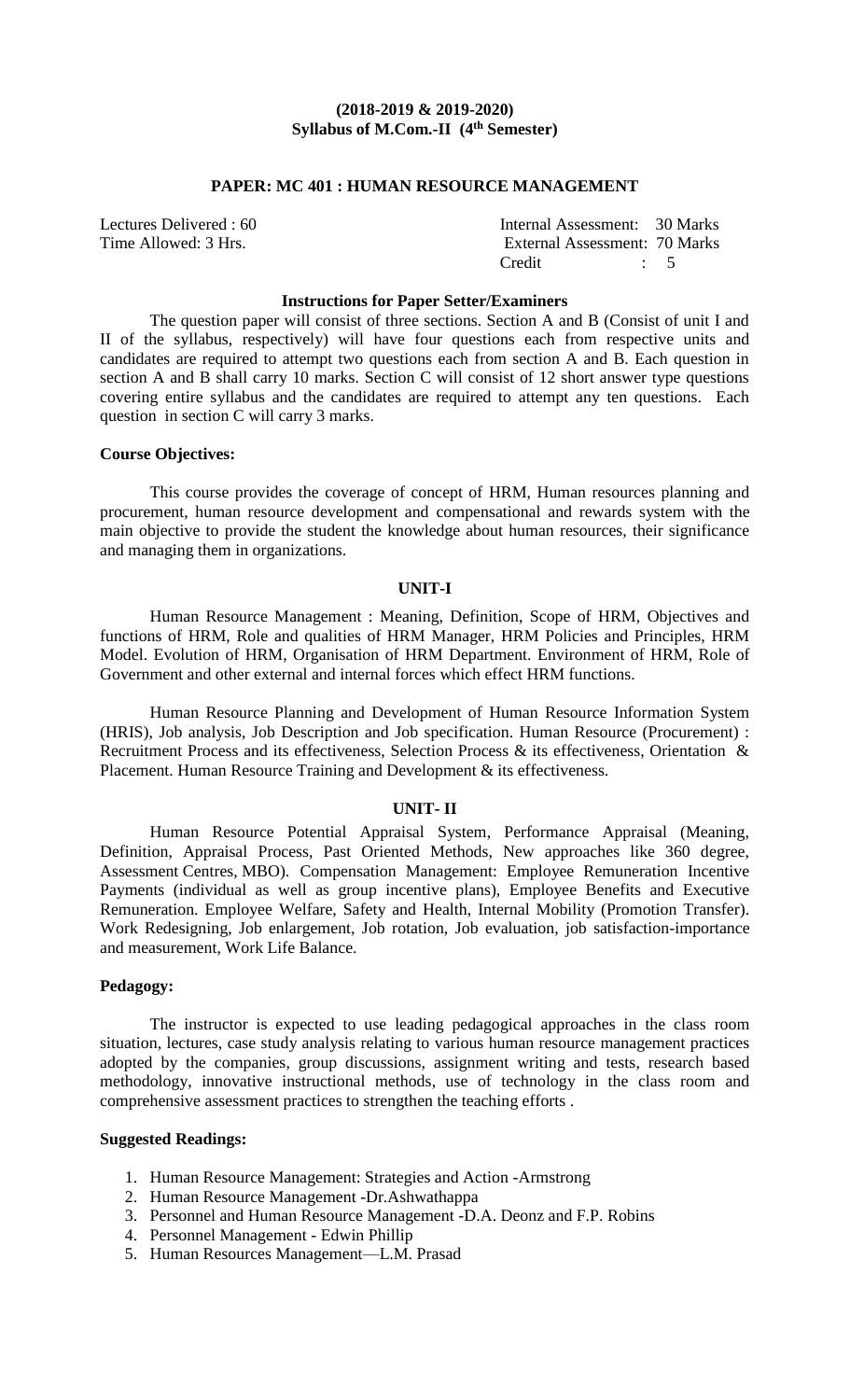# **PAPER: MC 402 : FUNDAMENTALS OF INVESTMENT**

| Lectures Delivered : 60 | Internal Assessment: 30 Marks |  |
|-------------------------|-------------------------------|--|
| Time Allowed: 3 Hrs.    | External Assessment: 70 Marks |  |
|                         | Credit                        |  |

### **Instructions for Paper Setter/Examiners**

The question paper will consist of three sections. Section A and B (Consist of unit I and II of the syllabus, respectively) will have four questions each from respective units and candidates are required to attempt two questions each from section A and B. Each question in section A and B shall carry 10 marks. Section C will consist of 12 short answer type questions covering entire syllabus and the candidates are required to attempt any ten questions. Each question in section C will carry 3 marks.

### **Course Objectives:**

This course seeks to acquaint students with the theoretical and practical aspects of investment analysis for security selection and portfolio management purposes.

#### **UNIT-I**

Investment : Concept, Investment and speculation, Nature and scope of investment analysis; objectives of investment; Risk : Concept, types, measurement of risk ; Return : Meaning and measurement.

Investment alternatives for individuals : Bank deposits, Post office schemes, PF, Public Deposits, Mutual Funds, Shares, Debentures, Government Securities, Derivatives : Options and Futures, Valuation models of equity shares and debentures.

### **UNIT-II**

Investment Analysis: Fundamental analysis covering economic, industry and company analysis.

Technical Analysis and Chartist techniques; Dow Theory, Types of charts used, Technical indicators : Advance-Decline Line, Support and Resistance Levels, Moving Averages.

Efficient Market Theory : Forms and Tests, Random Walk Hypothesis, Portfolio Management; Concept, objectives and significance.

### **Pedagogy:**

The instructor is expected to use leading pedagogical approaches in the class room situation, lectures, case study analysis group discussions, assignment writing and tests, research based methodology, innovative instructional methods, use of technology in the class room and comprehensive assessment practices to strengthen the teaching efforts .

- 1. Alexander, G.J., Sharpe, W.F. and Bailey, J.V., Fundamentals of Investments, Prentice Hall.
- 2. Avadhani, V.A., Investment Management, Himalaya Publishing House.
- 3. Bodie, Z., Kane, A., Marcus, A.J. and Mohanty, P., Investments, Tata McGraw-Hill.
- 4. Chandra, P., Investment Analysis and Portfolio Management, Tata McGraw-Hill.
- 5. Mayo, H.B., Investments: An Introduction, Thomson Asia
- 6. Pandian P Security Analysis and Portfolio Management , Vikas Publications Alexander, G.J., Sharpe, W.F. and Bailey, J.V., Fundamentals of Investments, Prentice Hall.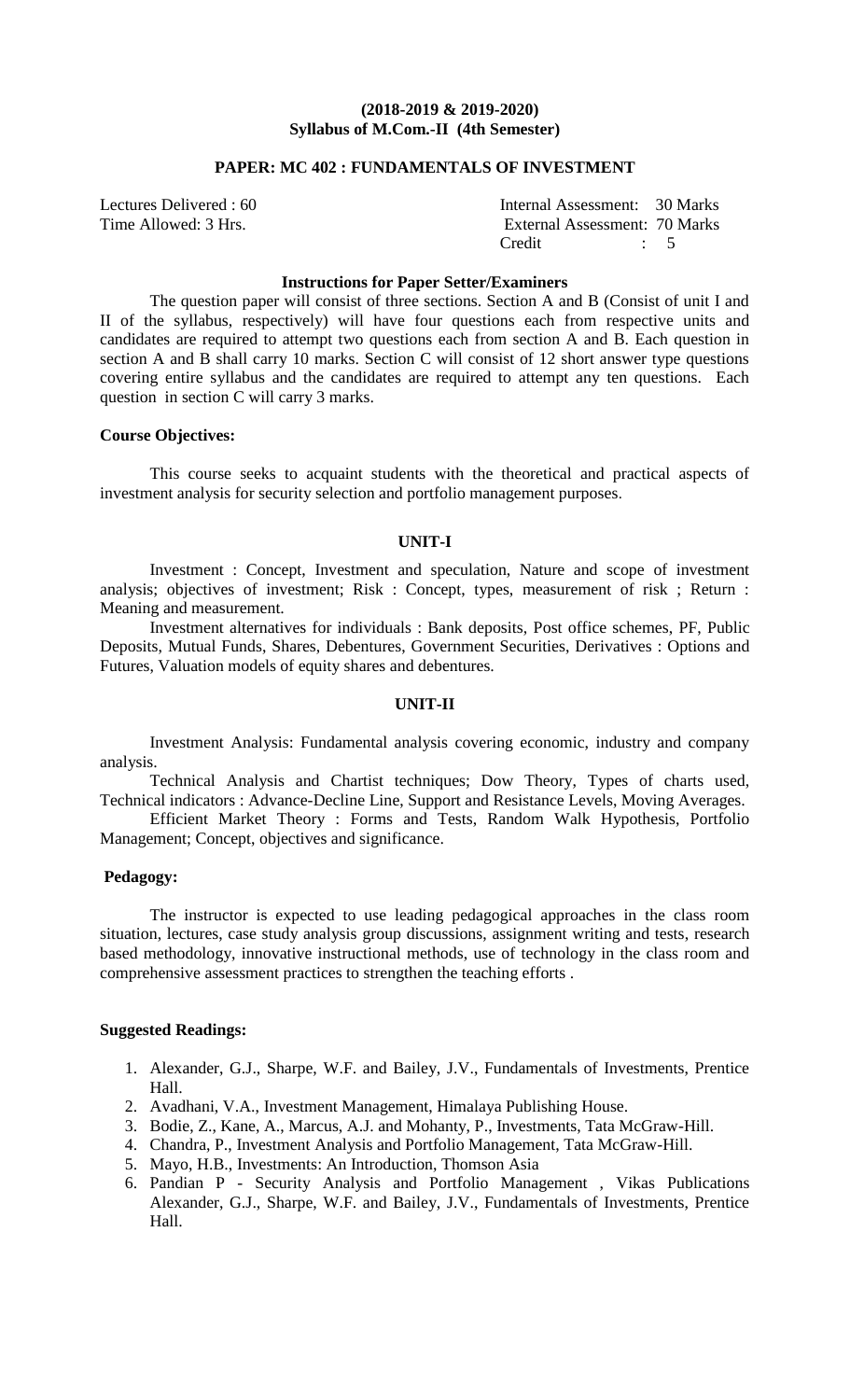# **PAPER: MC 403 : BANKING AND INSURANCE SERVICES**

| Lectures Delivered : 60 | Internal Assessment: 30 Marks |  |
|-------------------------|-------------------------------|--|
| Time Allowed: 3 Hrs.    | External Assessment: 70 Marks |  |
|                         | Credit                        |  |

### **Instructions for Paper Setter/Examiners**

The question paper will consist of three sections. Section A and B (Consist of unit I and II of the syllabus, respectively) will have four questions each from respective units and candidates are required to attempt two questions each from section A and B. Each question in section A and B shall carry 10 marks. Section C will consist of 12 short answer type questions covering entire syllabus and the candidates are required to attempt any ten questions. Each question in section C will carry 3 marks.

### **Course Objectives**

This course aims at acquainting the participants with the operations, functions and management of banking and insurance sector. It will enable the students to know more about emerging trends in banking and insurance sector.

#### **UNIT-I**

Banking in India : Functions of Commercial Banks; Deposits : Different deposits products offered by banks, Deposit mobilization by banks : volume and trends, know your customer guidelines.

Credit-Principles of Lending, various credit products/facilities offered by banks, volume and trends, credit appraisal techniques: approach to lending, credit Management, credit monitoring, NPA management, priority sector lending, financial inclusion, securitization. Management of Funds in Commercial Banks : Liquidity Management, Management of Capital funds, Assets Liabilities Management, Risk Management.

Emerging Trends in Banking : Retail Banking, Banking Technology, E-Banking : Distribution Channels : Teller Machines, cash dispensers, ATM, Home Banking, online Banking, E-Payment systems, E-funds transfer system.

### **UNIT-II**

Insurance: Introduction to Insurance : Purpose, need and types, organizational structure of Insurance Business in India, Legislative framework : Main provisions of IRDA, Entry of Private Sector in Insurance business : progress and problems, Major life and non-life insurance players in India, Risk Management Practices in Insurance sector.

# **Pedagogy:**

The instructor is expected to use leading pedagogical approaches in the class room situation, lectures, case study analysis relating to banking and insurance sector, group discussions, assignment writing including the latest products and services offered by banks and insurance companies, research based methodology, innovative instructional methods, use of technology in the class room and comprehensive assessment practices to strengthen the teaching efforts .

- 1. Banking Law and Practice by P. N. Varshney
- 2. Banking- Theory, Law and Practice by Gordon & Natarajan
- 3. Banks and Institutional Management by Vasant Desai
- 4. Indian Financial System by H.R.Machiraju
- 5. Commercial Banking, Vol. II, Indian Institute of Bankers, Mumbai.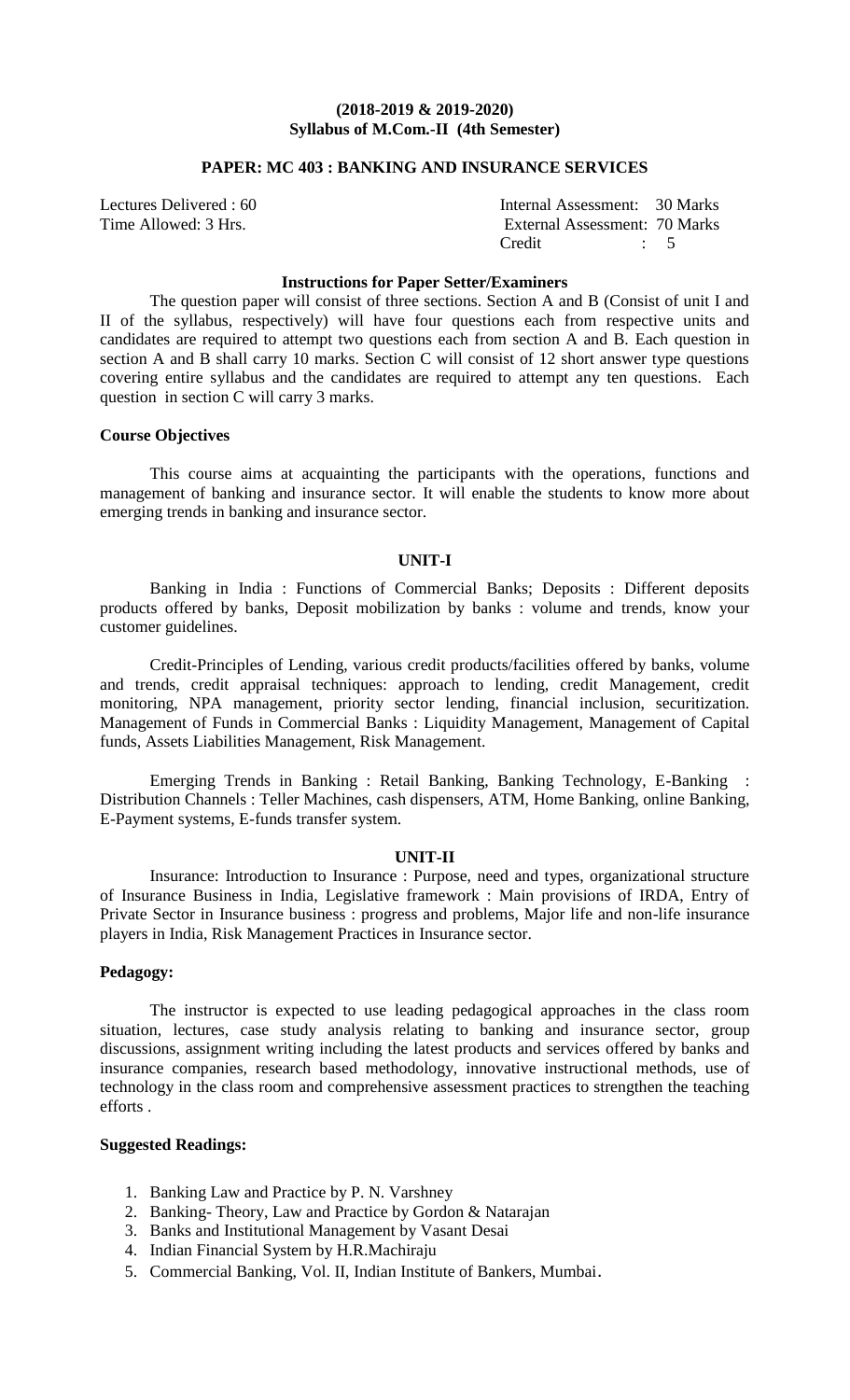# **PAPER: MC 404 : CORPORATE TAX PLANNING**

| Lectures Delivered : 60 | Internal Assessment: 30 Marks |  |
|-------------------------|-------------------------------|--|
| Time Allowed: 3 Hrs.    | External Assessment: 70 Marks |  |
|                         | Credit<br>$\ddots$ $\ddots$ 5 |  |

### **Instructions for Paper Setter/Examiners**

The question paper will consist of three sections. Section A and B (Consist of unit I and II of the syllabus, respectively) will have four questions each from respective units and candidates are required to attempt two questions each from section A and B. Each question in section A and B shall carry 10 marks. Section C will consist of 12 short answer type questions covering entire syllabus and the candidates are required to attempt any ten questions. Each question in section C will carry 3 marks.

#### **Course Objectives**:

This course focuses on Tax planning relating to various managerial decisions for reducing the tax burden, allocation of investments, and maximize the company wealth. It helps in understanding the impudence of tax planning with various managerial decisions.

### **UNIT-I**

Introduction to Tax Management: Concept of tax planning ; Tax avoidance and tax evasions; Methods of tax planning; justification of tax.

Tax Planning for New Business : Tax planning with reference to location, nature and form of organization of new business.

Special Tax Provisions : Tax provisions relating to free trade zones, infrastructure sector and backward areas; Tax incentives for exporters.

Tax issues Relating to Amalgamation: Tax Planning with reference to amalgamation and demerger of companies.

#### **UNIT-II**

Tax Planning and Financial Management Decisions : Tax planning relating to capital structure decision, dividend policy, interoperate dividends and bonus shares.

Tax Planning and Managerial Decisions : Tax planning in respect of own or lease, sale of assets used for scientific research, make or buy decisions; Repair, Replace, renewal or renovation and shutdown or continue decisions.

Tax Planning and Compensations Package; Double taxation avoidance agreements; Tax Planning and non-residents; Tax-payment : Tax deductions and collection at source, Advance Payment of Tax.

### **Pedagogy:**

The course content will be covered through class room lecture, assignment, case discussion, and work out the problem on the company tax aspects and also visiting company and tax office for practical exposure.

- 1. Agrawal, K.K., Corporate Taxation, Atlantic Publishers and Distributors.
- 2. Ahuja, G. and Gupta, R., Corporate Tax, Bharat Law House.
- 3. Lakhotia, R.N. and Lakhotia, S., Corporate Tax Planning Handbook, Vision Books. 5. Singhania, V.K., Singhania K. and Singhania. M., Direct Taxes Law and Practice, Taxmann Publications.
- 4. Singhania, V.K., Singhania, M., Corporate Tax Planning and Business Tax Procedures, Taxmann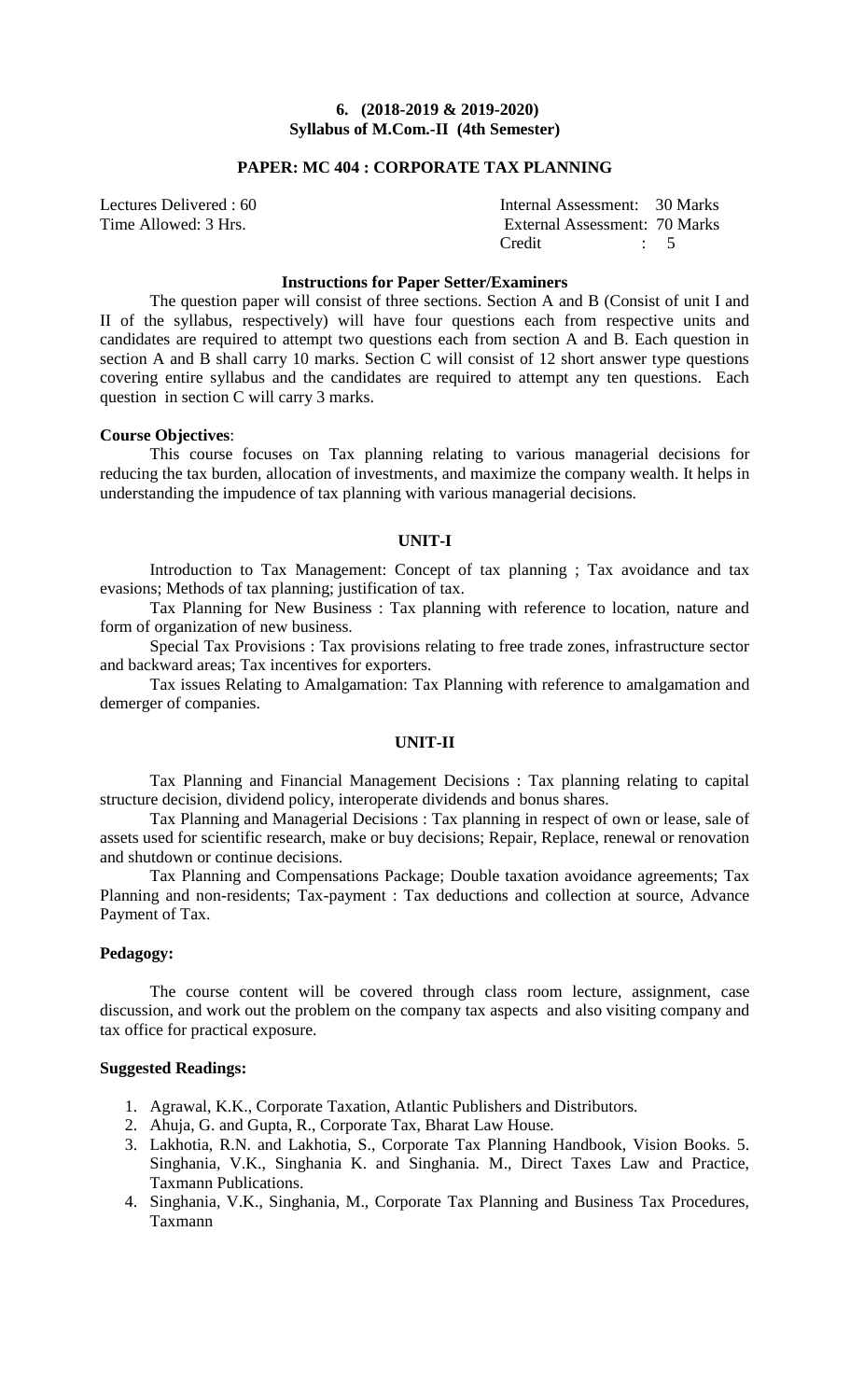# **ELECTIVE PAPER**

# **GROUP-I**

### **PAPER MC 406(i) : CORPORATE GOVERNANCE**

Lectures Delivered : 60 Time Allowed: 3 Hrs.

| Internal Assessment: 30 Marks |           |  |
|-------------------------------|-----------|--|
| External Assessment: 70 Marks |           |  |
| Credit                        | $\cdot$ 5 |  |

#### **Instructions for Paper Setter/Examiners**

The question paper will consist of three sections. Section A and B (Consist of unit I and II of the syllabus, respectively) will have four questions each from respective units and candidates are required to attempt two questions each from section A and B. Each question in section A and B shall carry 10 marks. Section C will consist of 12 short answer type questions covering entire syllabus and the candidates are required to attempt any ten questions. Each question in section C will carry 3 marks.

### **Course Objectives:**

The objective of the paper is to enable the student to understand the concept of corporate governance and to give information about the corporate governance reforming committee reports in India.

# **UNIT-I**

Meaning and significance of corporate governance, history of corporate governance, principles and theories of corporate governance, models of corporate governance, globalization and corporate governance, corporate governance practices/codes in USA, UK, Germany, Japan and India; framework of corporate governance in India – Kumar Mangalam Birla Committee, Naresh Chandra Committee Report, Narayana Murthy Committee, etc.; corporate governance requirements under the Listing Agreement and Companies Act, 2013.

# **UNIT-II**

The internal and external institutions of corporate governance: internal institutions, viz., role of the board of directors, managers, and shareholders; corporate board special committees, attributes, responsibilities, liabilities, shaping directorial competence and board effectiveness; external institutions, viz., the role of regulators and government enforcement (company law, SEBI regulations, FEMA, banking and capital market regulations), legislative (introduction to Indian and foreign initiatives); gatekeepers and access to capital (auditors, investment bankers, rating agencies, exchanges, the financial press), and market (product market, labour market, capital market, and market of corporate control).

### **Pedagogy:**

The course content will be covered through class room lecture, assignment, case discussion, group discussions, innovative instructional methods, use of technology in the class room and comprehensive assessment practices to strengthen the teaching efforts .

- 1. Corporate Governance, Indian Institute of Corporate Affairs, Taxmann Publication.
- 2. Fernando, A.C., Business Ethics and Corporate Governance, Pearson Education.
- 3. Lipman, F.D. and Lipman, L.K., Corporate Governance Best Practices: Strategies for Public, Private, and Not-for-Profit Organizations,
- 4. Tricker, B., Corporate Governance: Principles, Policies, and Practices, Oxford University Press